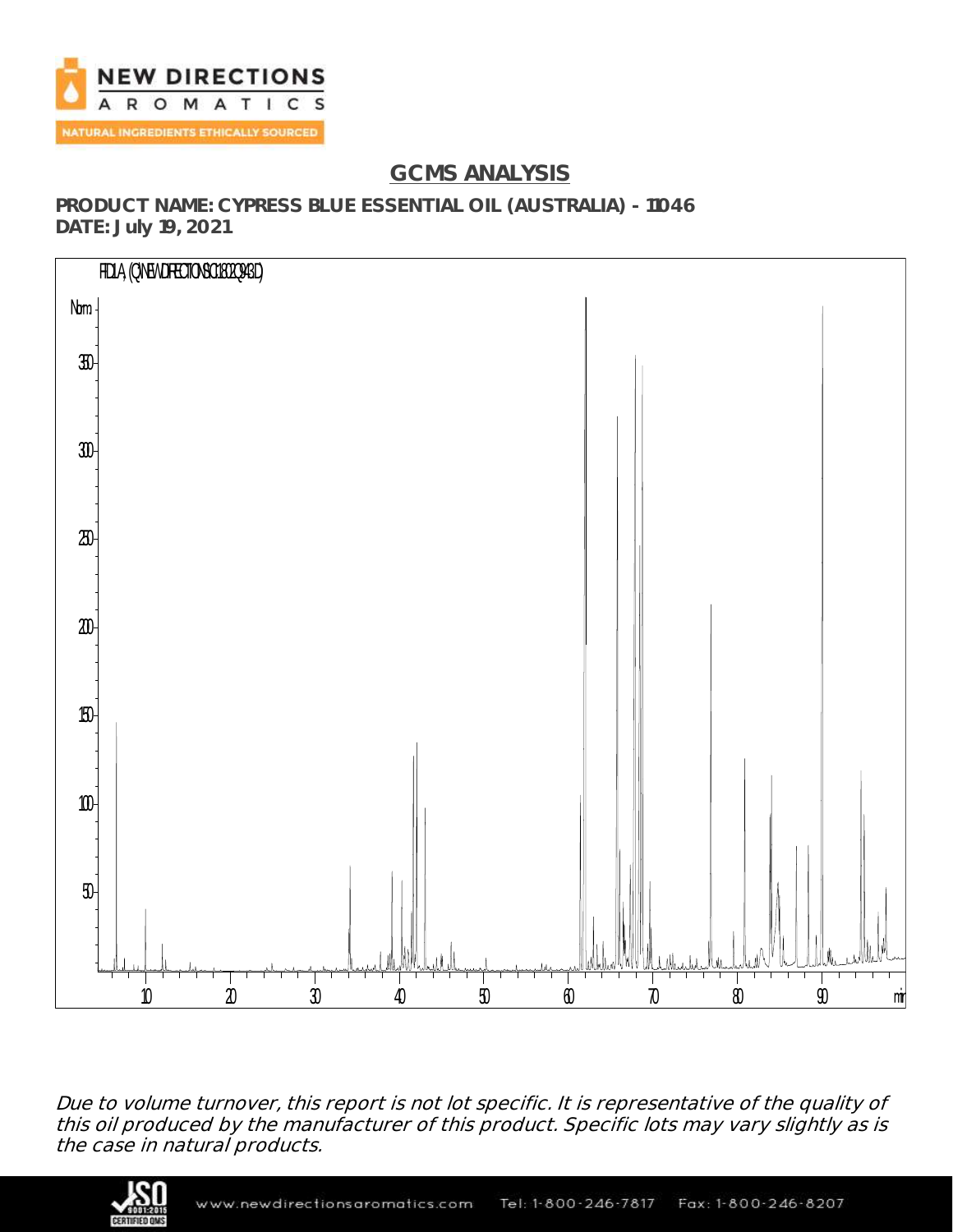

## **PRODUCT NAME: CYPRESS BLUE AUSTRALIA ESSENTIAL OIL - 11046**

| Peak            | $RT$ (min) | Compound                   | $\frac{0}{0}$ |
|-----------------|------------|----------------------------|---------------|
| 1               | 4,3        | <b>ACETONE</b>             | 0,01          |
| $\overline{2}$  | 4,8        | <b>ALIPHATIC ESTER</b>     | 0,01          |
| $\overline{3}$  | 6,3        | <b>TRICYCLENE</b>          | 0.05          |
| $\overline{4}$  | 6,5        | alpha-PINENE               | 0,94          |
| 5               | 6,6        | alpha-THUYENE              | 0,03          |
| $\overline{6}$  | 7,0        | <b>TOLUENE</b>             | 0,01          |
| $\overline{7}$  | 7,3        | alpha-FENCHENE             | 0,01          |
| 8               | 7,5        | <b>CAMPHENE</b>            | 0,05          |
| 9               | 8,6        | beta-PINENE                | 0,03          |
| 10              | 9,0        | <b>SABINENE</b>            | 0,01          |
| 11              | 9,2        | <b>PINADIENE</b>           | 0,03          |
| 12              | 10,0       | delta3-CARENE              | 0,32          |
| 13              | 10,6       | alpha-PHELLANDRENE         | 0,01          |
| 14              | 11,0       | o-CYMENE                   | 0,01          |
| 15              | 11,2       | alpha-TERPINENE            | 0,01          |
| 16              | 11,7       | <b>MENTHATRIENE ISOMER</b> | 0,01          |
| 17              | 11,8       | <b>ISOSYLVESTRENE</b>      | 0,01          |
| 18              | 12,0       | <b>LIMONENE</b>            | 0,16          |
| 19              | 12,4       | 1,8-CINEOLE                | 0,07          |
| 20              | 12,6       | <b>MENTHATRIENE ISOMER</b> | 0,01          |
| 21              | 14,1       | gamma-TERPINENE            | 0,01          |
| 22              | 15,1       | m-CYMENE                   | 0,01          |
| 23              | 15,2       | p-CYMENE                   | 0,05          |
| 24              | 15,6       | <b>ISOTERPINOLENE</b>      | 0,01          |
| 25              | 15,9       | <b>TERPINOLENE</b>         | 0,03          |
| 26              | 16,5       | <b>STYRENE ISOMER</b>      | 0,01          |
| 27              | 16,6       | COMPOUND Mw=148            | 0,01          |
| 28              | 18,0       | <b>PINOL</b>               | 0,02          |
| 29              | 18,9       | 6-METHYL-5-HEPTEN-2-ONE    | 0,01          |
| $\overline{30}$ | 24,1       | <b>CAMPHOLENAL ISOMER</b>  | 0,01          |

#### Disclaimer & Caution

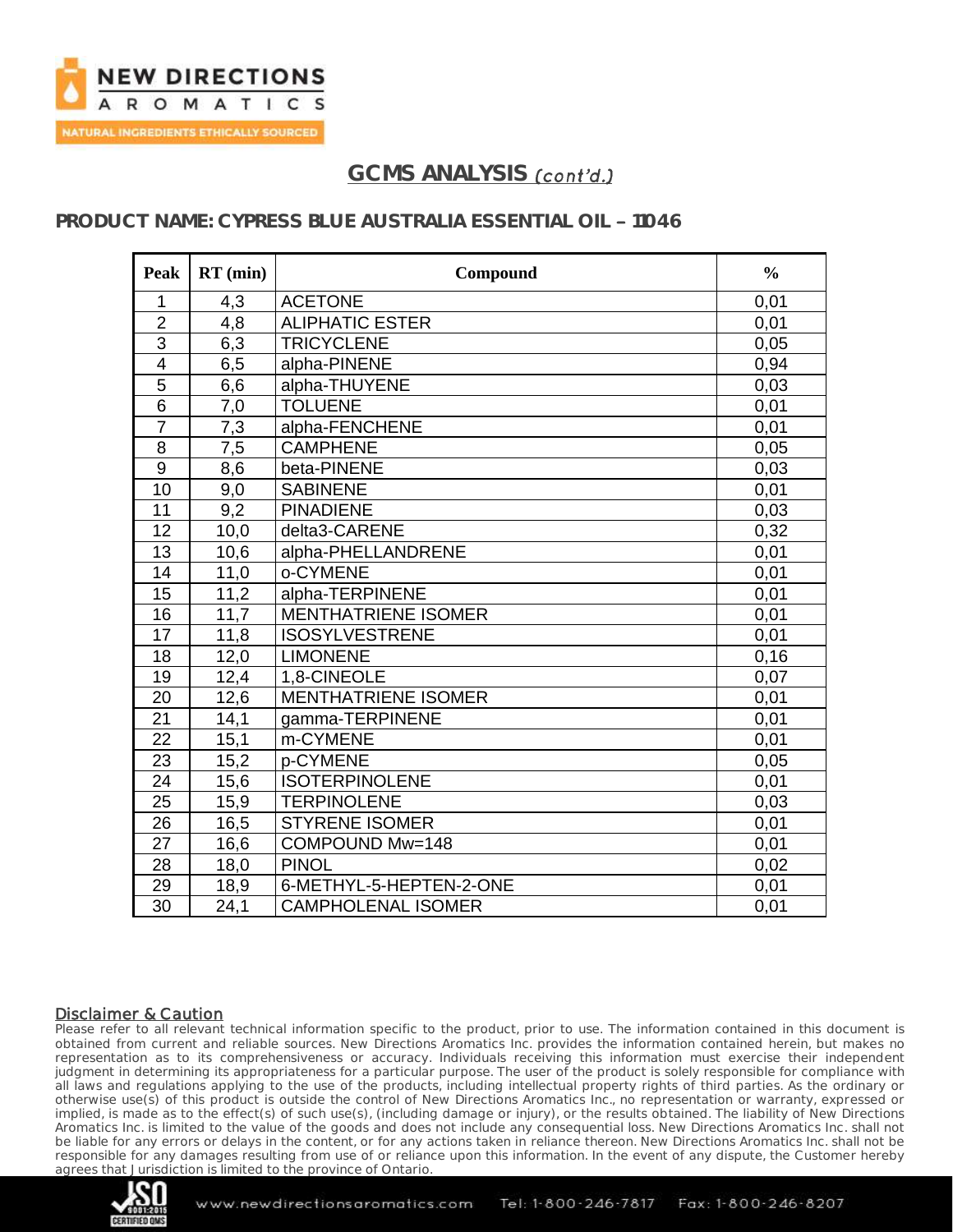

## **PRODUCT NAME: CYPRESS BLUE AUSTRALIA ESSENTIAL OIL - 11046**

| Peak            | $RT$ (min) | Compound                      | $\frac{0}{0}$ |
|-----------------|------------|-------------------------------|---------------|
| 31              | 24,3       | <b>DIMETHYLSTYRENE ISOMER</b> | 0,04          |
| 32              | 24,9       | alpha,p-DIMETHYLSTYRENE       | 0,07          |
| $\overline{33}$ | 26,5       | <b>FURFURALDEHYDE</b>         | 0,03          |
| 34              | 27,5       | <b>SESQUITERPENE</b>          | 0,03          |
| 35              | 28,1       | alpha-CAMPHOLENAL             | 0,02          |
| 36              | 28,3       | alpha-COPAENE                 | 0,01          |
| 37              | 29,3       | <b>CAMPHOR</b>                | 0,02          |
| 38              | 29,5       | alpha-PINOCAMPHONE            | 0,04          |
| 39              | 31,0       | <b>SESQUITERPENE</b>          | 0,04          |
| 40              | 31,2       | beta-PINOCAMPHONE             | 0,02          |
| 41              | 31,5       | <b>LINALOOL</b>               | 0,01          |
| 42              | 32,0       | <b>SESQUITERPENE</b>          | 0,01          |
| 43              | 32,5       | <b>PINOCARVONE</b>            | 0,03          |
| 44              | 33,0       | <b>SESQUITERPENE</b>          | 0,01          |
| 45              | 33,5       | <b>FENCHOL</b>                | 0,01          |
| 46              | 33,7       | beta-ELEMENE                  | 0,02          |
| $\overline{47}$ | 34,1       | beta-CARYOPHYLLENE            | 0,32          |
| 48              | 34,2       | alpha-GUAIENE                 | 0,78          |
| 49              | 34,4       | TERPINENE-4-OL                | 0,11          |
| 50              | 35,0       | <b>TERPENIC ALCOHOL</b>       | 0,02          |
| 51              | 35,1       | <b>SESQUITERPENE</b>          | 0,02          |
| 52              | 35,7       | <b>THUJOPSENE</b>             | 0,04          |
| 53              | 36,3       | <b>MYRTENAL</b>               | 0,07          |
| 54              | 36,5       | <b>SESQUITERPENE</b>          | 0,01          |
| $\overline{55}$ | 36,7       | COMPOUND Mw=160               | 0,02          |
| 56              | 36,9       | <b>SESQUITERPENE</b>          | 0,03          |
| 57              | 37,2       | ALLO-AROMADENDRENE            | 0,08          |
| 58              | 37,8       | Trans-PINOCARVEOL             | 0,15          |
| 59              | 38,5       | <b>ISOBORNEOL + ZONARENE</b>  | 0,02          |
| 60              | 38,6       | alpha-HUMULENE                | 0,12          |

#### Disclaimer & Caution

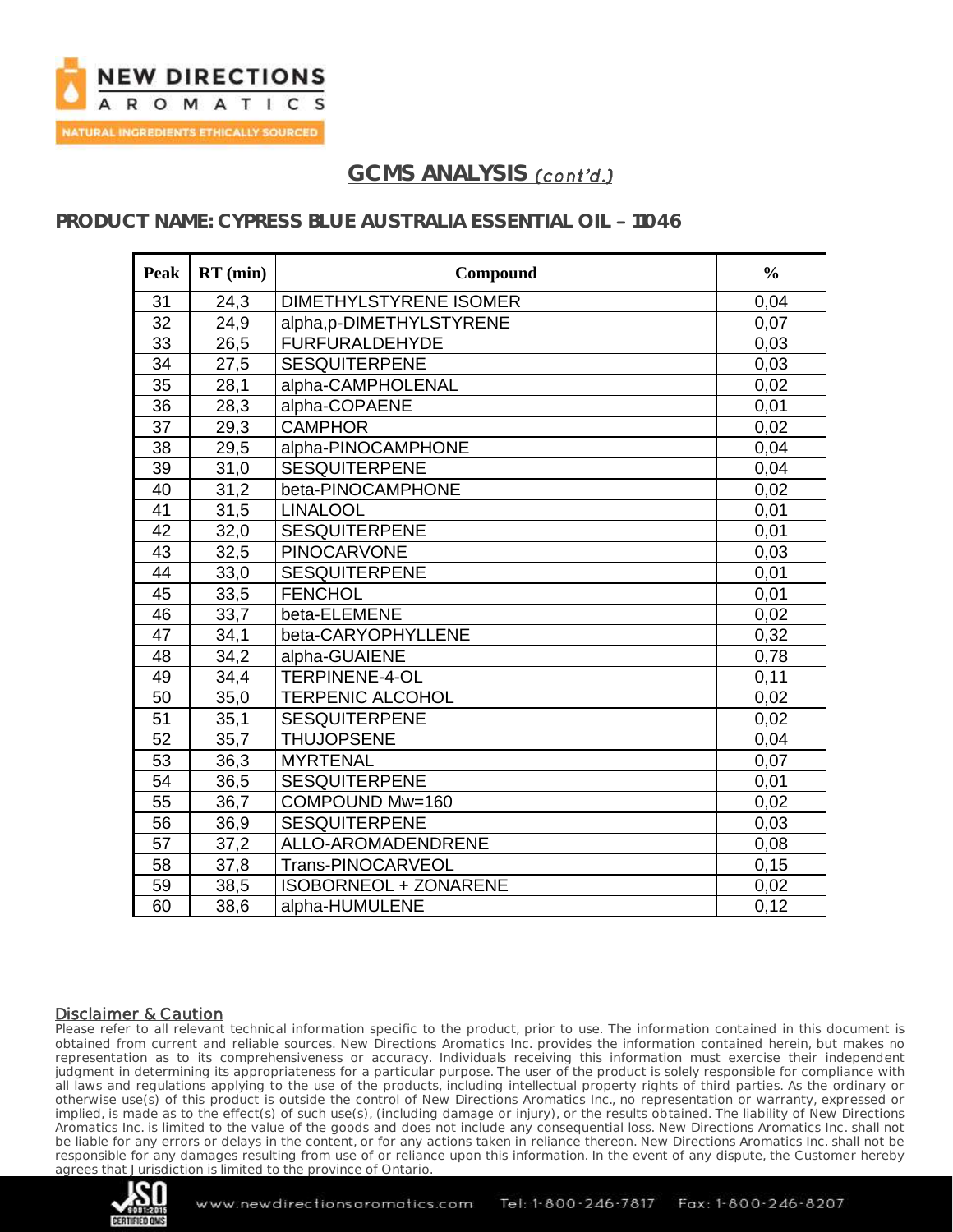

## **PRODUCT NAME: CYPRESS BLUE AUSTRALIA ESSENTIAL OIL - 11046**

| Peak | $RT$ (min) | Compound                          | $\frac{0}{0}$ |
|------|------------|-----------------------------------|---------------|
| 61   | 38,9       | <b>SESQUITERPENE</b>              | 0,16          |
| 62   | 39,2       | gamma-SELINENE                    | 0,81          |
| 63   | 39,4       | 4,5-di-epi-ARISTOLOCHENE          | 0,10          |
| 64   | 39,8       | gamma-MUUROLENE                   | 0,04          |
| 65   | 40,1       | <b>SESQUITERPENE</b>              | 0,05          |
| 66   | 40,3       | alpha-DIHYDROAGAROFURAN           | 0,74          |
| 67   | 40,4       | <b>BORNEOL</b>                    | 0,05          |
| 68   | 40,6       | <b>VERBENONE</b>                  | 0,13          |
| 69   | 40,7       | alpha-TERPINEOL                   | 0,25          |
| 70   | 41,0       | <b>ACIPHYLENE</b>                 | 0,15          |
| 71   | 41,1       | <b>EREMOPHILENE</b>               | 0,18          |
| 72   | 41,5       | alpha-BULNESENE                   | 0,45          |
| 73   | 41,7       | beta-SELINENE                     | 2,16          |
| 74   | 41,9       | alpha-MUUROLENE                   | 0,14          |
| 75   | 42,1       | alpha-SELINENE                    | 2,19          |
| 76   | 42,3       | <b>SESQUITERPENE</b>              | 0,04          |
| 77   | 42,4       | COMPOUND Mw=150                   | 0,06          |
| 78   | 42,8       | <b>SESQUITERPENE</b>              | 0,04          |
| 79   | 43,1       | CYCLOISOLONGIFOLENE, 8,9-DEHYDRO- | 1,36          |
| 80   | 43,3       | delta-CADINENE                    | 0,05          |
| 81   | 43,5       | gamma-CADINENE                    | 0,04          |
| 82   | 44,1       | 7-épi-alpha-SELINENE              | 0,06          |
| 83   | 44,4       | delta-SELINENE                    | 0,11          |
| 84   | 44,6       | <b>SESQUITERPENE</b>              | 0,02          |
| 85   | 45,0       | <b>SESQUITERPENE</b>              | 0,14          |
| 86   | 45,1       | SELINA-3,7-DIENE                  | 0,12          |
| 87   | 45,8       | <b>MYRTENOL</b>                   | 0,05          |
| 88   | 46,0       | SESQUITERPENE Mw=202              | 0,10          |
| 89   | 46,2       | <b>GERMACRENE B</b>               | 0,19          |
| 90   | 46,5       | COMPOUND Mw=220                   | 0,16          |

#### Disclaimer & Caution

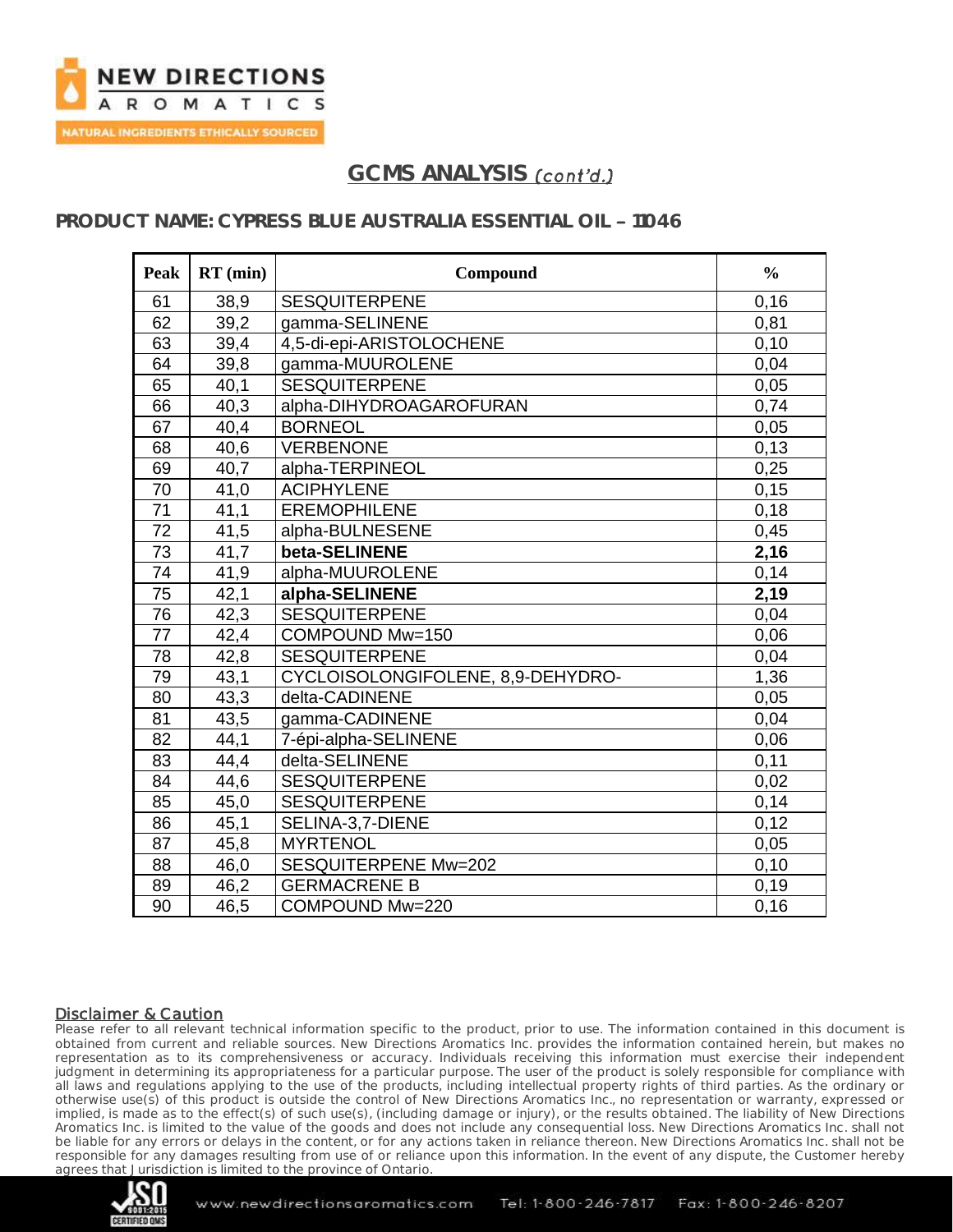

## **PRODUCT NAME: CYPRESS BLUE AUSTRALIA ESSENTIAL OIL - 11046**

| <b>Peak</b> | $RT$ (min) | Compound                 | $\frac{0}{0}$ |
|-------------|------------|--------------------------|---------------|
| 91          | 46,7       | COMPOUND Mw=220          | 0,02          |
| 92          | 47,0       | SESQUITERPENOL Mw=220    | 0,02          |
| 93          | 47,8       | <b>SESQUITERPENE</b>     | 0,03          |
| 94          | 48,1       | Trans-CARVEOL            | 0,02          |
| 95          | 48,4       | m-CYEMNE-8-OL            | 0,01          |
| 96          | 48,8       | p-CYEMNE-8-OL            | 0,02          |
| 97          | 49,6       | <b>ALIPHATIC ESTER</b>   | 0,03          |
| 98          | 50,3       | SESQUITERPENOL Mw=220    | 0,10          |
| 99          | 52,5       | <b>AROMATIC COMPOUND</b> | 0,02          |
| 100         | 52,8       | SESQUITERPENIC OXIDE     | 0,01          |
| 101         | 53,8       | <b>SESQUITERPENONE</b>   | 0,05          |
| 102         | 56,1       | <b>SESQUITERPENOL</b>    | 0,02          |
| 103         | 56,8       | <b>SESQUITERPENOL</b>    | 0,06          |
| 104         | 57,2       | <b>AROMATIC COMPOUND</b> | 0,03          |
| 105         | 57,4       | <b>AROMATIC COMPOUND</b> | 0,06          |
| 106         | 57,9       | COMPOUND Mw=216          | 0,05          |
| 107         | 59,2       | <b>AROMATIC COMPOUND</b> | 0,03          |
| 108         | 60,3       | SESQUITERPENOL           | 0,04          |
| 109         | 60,8       | SESQUITERPENOL           | 0,05          |
| 110         | 61,1       | NORPATCHOULENOL          | 0,03          |
| 111         | 61,5       | <b>ELEMOL</b>            | 1,56          |
| 112         | 62,1       | <b>GUAIOL</b>            | 13,35         |
| 113         | 62,3       | 10-epi-gamma-EUDESMOL    | 0,10          |
| 114         | 62,7       | SESQUITERPENOL           | 0,16          |
| 115         | 63,0       | EUDESMA-5-EN-11-alpha-OL | 0,43          |
| 116         | 63,4       | <b>EUDESMOL ISOMER</b>   | 0,22          |
| 117         | 63,6       | SESQUITERPENOL           | 0,06          |
| 118         | 63,8       | <b>SESQUITERPENOL</b>    | 0,08          |
| 119         | 64,1       | <b>EUDESMOL ISOMER</b>   | 0,24          |
| 120         | 64,4       | SESQUITERPENOL           | 0,12          |

#### Disclaimer & Caution

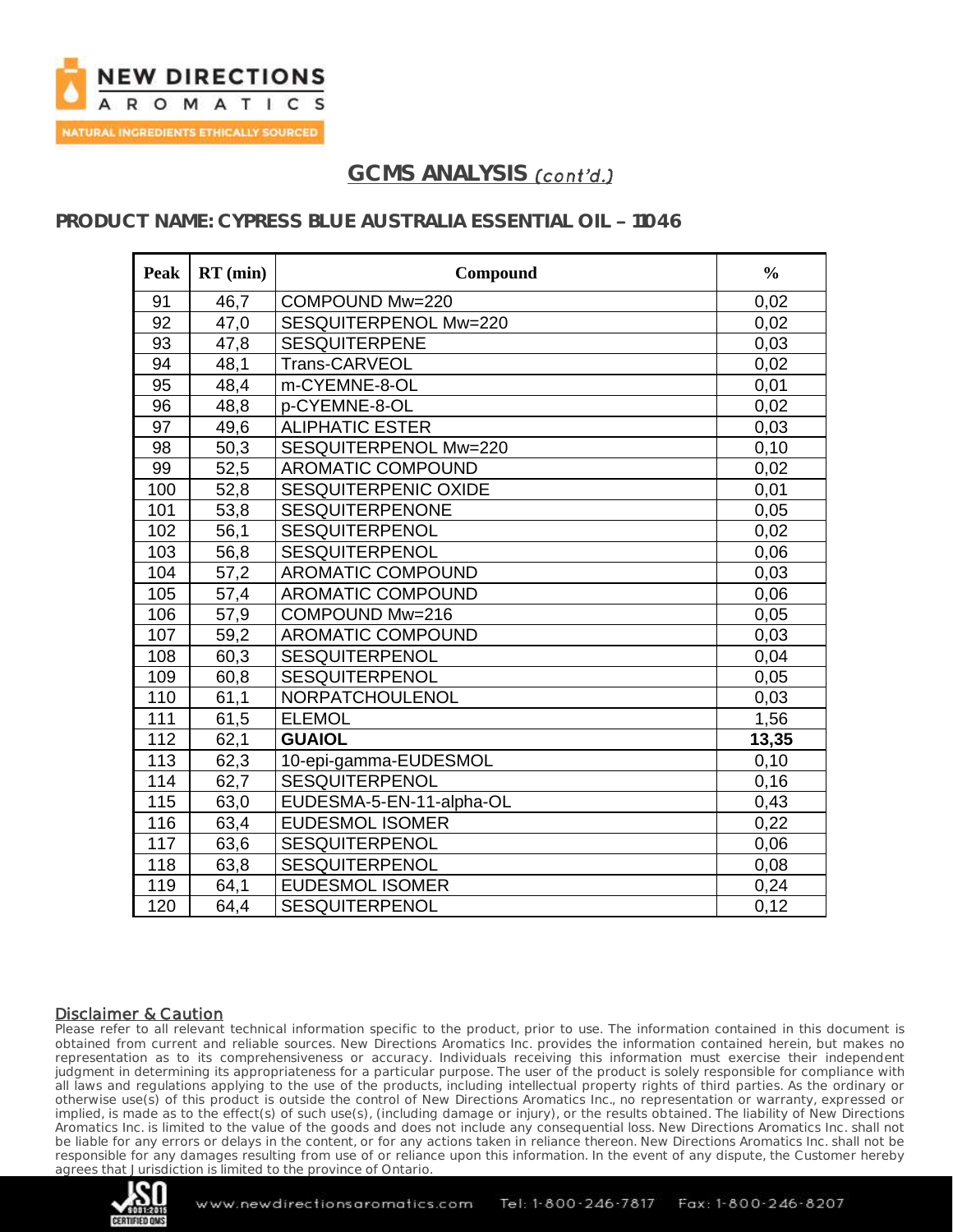

## **PRODUCT NAME: CYPRESS BLUE AUSTRALIA ESSENTIAL OIL - 11046**

| <b>Peak</b> | $RT$ (min) | Compound                        | $\frac{0}{0}$ |
|-------------|------------|---------------------------------|---------------|
| 121         | 64,7       | <b>EUDESMOL ISOMER</b>          | 0,07          |
| 122         | 65,1       | SESQUITERPENONE Mw=218          | 0,09          |
| 123         | 65,3       | <b>AROMATIC COMPOUND</b>        | 0,13          |
| 124         | 65,8       | gamma-EUDESMOL                  | 7,13          |
| 125         | 66,1       | <b>AGAROSPIROL</b>              | 1,02          |
| 126         | 66,2       | <b>AROMATIC COMPOUND</b>        | 0,05          |
| 127         | 66,5       | <b>EUDESMOL ISOMER</b>          | 0,56          |
| 128         | 66,6       | SESQUITERPENOL Mw=222           | 0,37          |
| 129         | 66,8       | <b>SESQUITERPENOL</b>           | 0,29          |
| 130         | 67,0       | SESQUITERPENOL                  | 0,11          |
| 131         | 67,1       | <b>SESQUITERPENOL</b>           | 0,16          |
| 132         | 67,3       | <b>EUDESMOL ISOMER</b>          | 1,51          |
| 133         | 67,9       | <b>BULNESOL</b>                 | 10,86         |
| 134         | 68,5       | alpha-EUDESMOL                  | 6,25          |
| 135         | 68,7       | beta-EUDESMOL                   | 7,34          |
| 136         | 68,8       | SESQUITERPENOL HYDROXIDE Mw=238 | 0,15          |
| 137         | 69,2       | <b>SESQUITERPENOL</b>           | 0,04          |
| 138         | 69,4       | <b>SESQUITERPENOL</b>           | 0,25          |
| 139         | 69,7       | EUDESMA-7-EN-4-OL               | 0,74          |
| 140         | 69,8       | AROMATIC COMPOUND Mw=248        | 0,35          |
| 141         | 70,0       | <b>SESQUITERPENOL</b>           | 0,02          |
| 142         | 70,6       | SESQUITERPENONE Mw=218          | 0,02          |
| 143         | 70,8       | COMPOUND Mw=256                 | 0,13          |
| 144         | 70,9       | <b>SESQUITERPENOL</b>           | 0,03          |
| 145         | 71,7       | <b>SESQUITERPENOL</b>           | 0,09          |
| 146         | 71,8       | <b>SESQUITERPENOL</b>           | 0,04          |
| 147         | 72,0       | POLYOXYGENED KETONE Mw=248      | 0,12          |
| 148         | 72,2       | <b>SESQUITERPENOL</b>           | 0,04          |
| 149         | 72,4       | <b>COMPONENT Mw=248 ISOMER</b>  | 0,17          |
| 150         | 72,6       | <b>SESQUITERPENOL</b>           | 0,05          |

#### Disclaimer & Caution

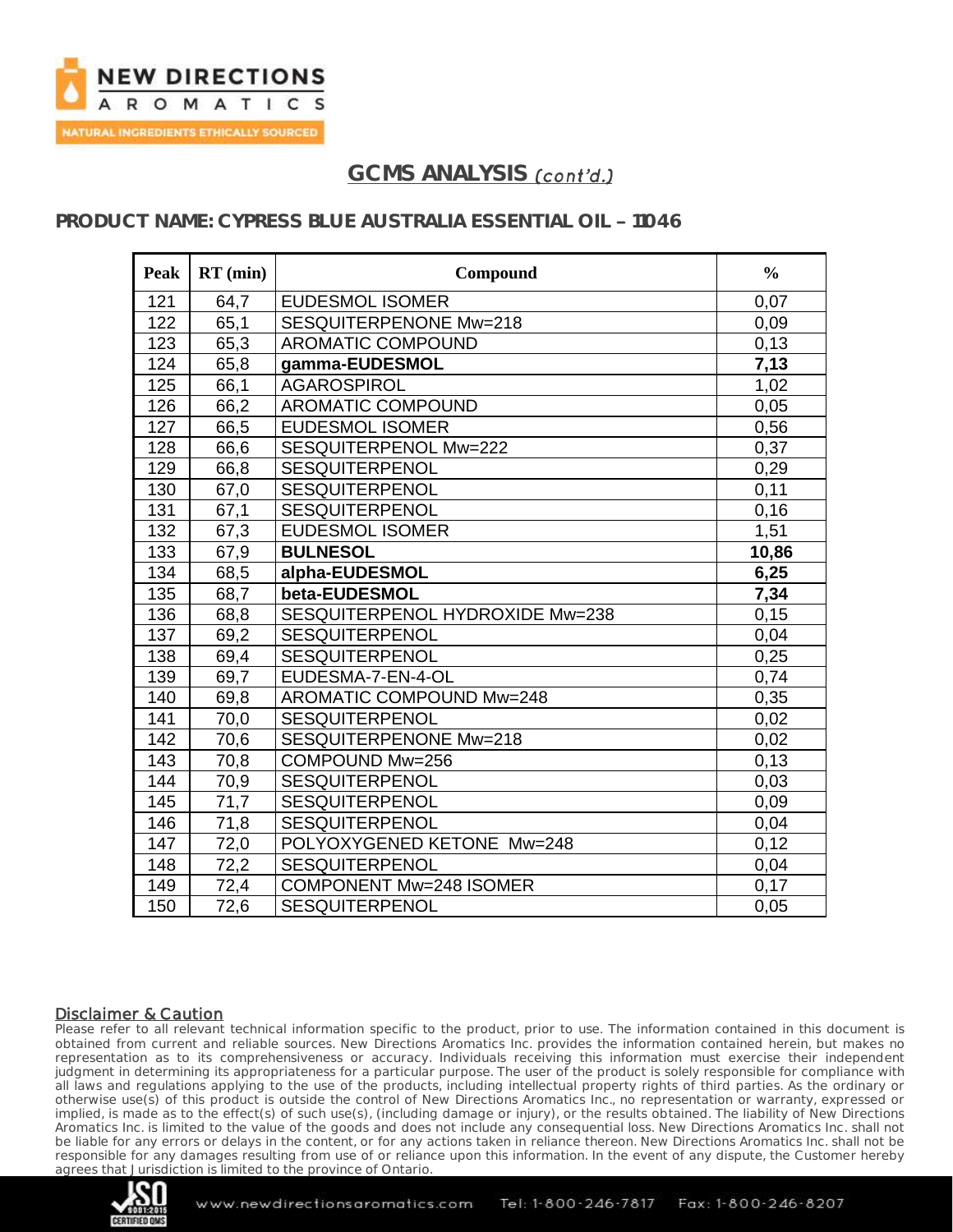

## **PRODUCT NAME: CYPRESS BLUE AUSTRALIA ESSENTIAL OIL - 11046**

| Peak | $RT$ (min) | Compound                          | $\frac{0}{0}$ |
|------|------------|-----------------------------------|---------------|
| 151  | 73,0       | COMPOUND Mw=216                   | 0,03          |
| 152  | 73,4       | DITERPENE Mw=272                  | 0,03          |
| 153  | 73,5       | <b>AROMATIC COMPOUND</b>          | 0.07          |
| 154  | 73,9       | <b>MANOYL OXIDE</b>               | 0,04          |
| 155  | 74,4       | COMPOUND Mw=218                   | 0,12          |
| 156  | 74,7       | <b>SESQUITERPENIC OXIDE</b>       | 0,06          |
| 157  | 75,0       | SESQUITERPENOL                    | 0,04          |
| 158  | 75,2       | <b>SESQUITERPENOL</b>             | 0,13          |
| 159  | 75,7       | <b>CHAMAZULENE</b>                | 0,04          |
| 160  | 76,3       | SESQUITERPENOL                    | 0,03          |
| 161  | 76,6       | <b>AROMATIC COMPOUND</b>          | 0,24          |
| 162  | 76,9       | <b>MYRTENOÏC ACID</b>             | 3,40          |
| 163  | 77,6       | <b>SESQUITERPENIC OXIDE</b>       | 0,06          |
| 164  | 77,8       | SESQUITERPENIC OXIDE              | 0,09          |
| 165  | 78,1       | SESQUITERPENIC OXIDE              | 0,10          |
| 166  | 79,5       | SESQUITERPENONE Mw=218            | 0,32          |
| 167  | 80,9       | SESQUITERPENOL Mw=220             | 1,92          |
| 168  | 81,1       | SESQUITERPENOL Mw=220             | 0,06          |
| 169  | 81,4       | <b>COMPOSÉ AROMATIQUE</b>         | 0,06          |
| 170  | 82,2       | SESQUITERPENOL Mw=220             | 0,10          |
| 171  | 82,4       | SESQUITERPENOL Mw=220             | 0,13          |
| 172  | 82,8       | <b>MYRTENOIC ACID ISOMER</b>      | 1,09          |
| 173  | 83,8       | SESQUITERPENOL Mw=220             | 1,46          |
| 174  | 84,1       | COMPOUND Mw=234                   | 1,77          |
| 175  | 85,0       | COUPOUND Mw=218                   | 0,71          |
| 176  | 85,5       | COMPOUND Mw=234                   | 0,34          |
| 177  | 87,0       | COMPOUND Mw=234                   | 1,47          |
| 178  | 88,4       | COMPOUND Mw=232                   | 1,09          |
| 179  | 89,4       | COMPOUND Mw=232                   | 0,29          |
| 180  | 90,1       | <b>DIHYDROCOLUMELLARIN Mw=234</b> | 8,64          |

#### Disclaimer & Caution